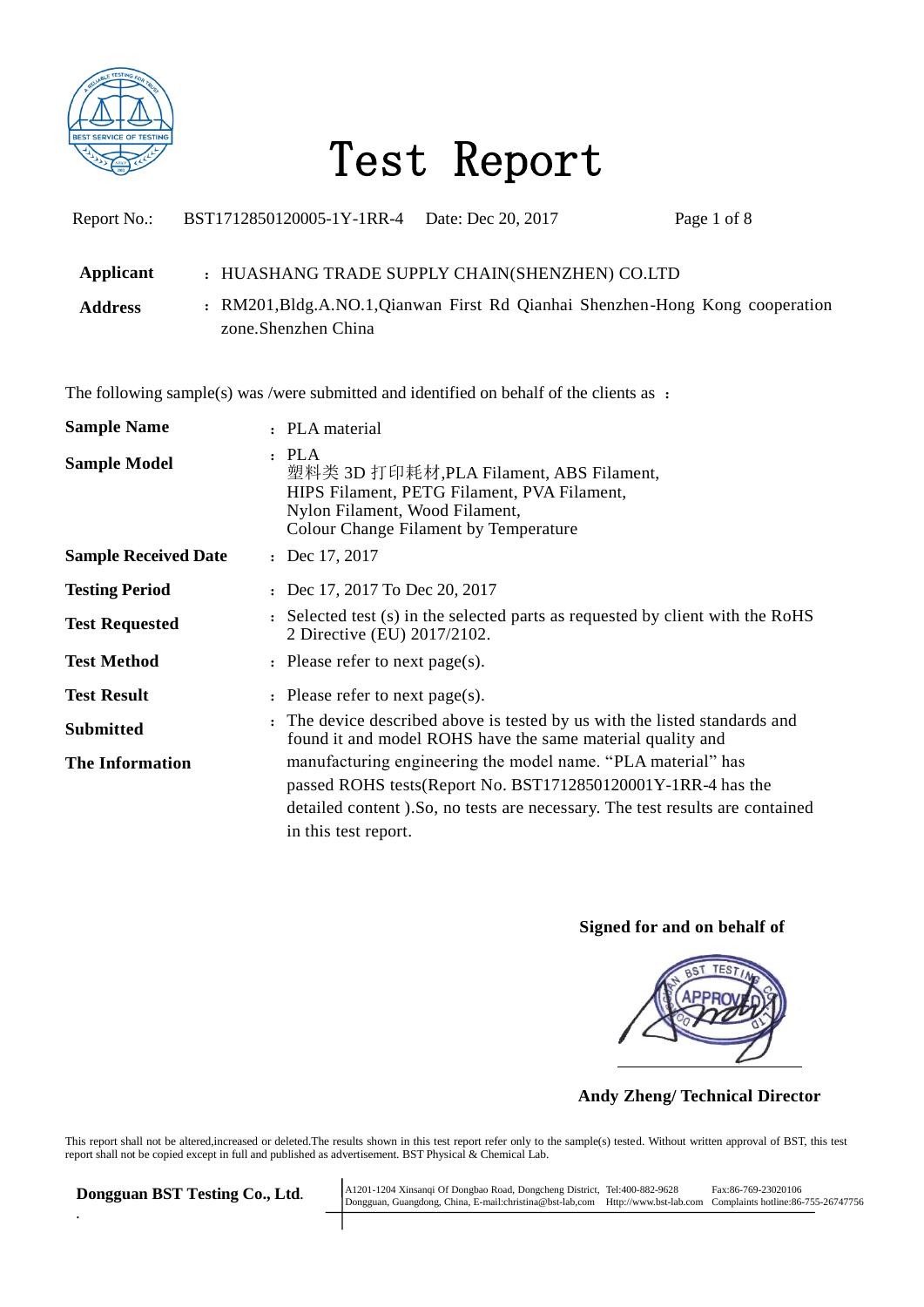

Report No.: BST1712850120005-1Y-1RR-4 Date: Dec 20, 2017 Page 2 of 8

#### **Test Content:**

| <b>Test Item(s)</b>                      | <b>Test Method</b> | <b>Reference</b> | Unit                    | Limit | <b>MDL</b>     |
|------------------------------------------|--------------------|------------------|-------------------------|-------|----------------|
| Cadmium(Cd)                              | IEC 62321-5:2013   | <b>ICP-OES</b>   | mg/kg                   | 100   | $\overline{2}$ |
| Lead(Pb)                                 | IEC 62321-5:2013   | <b>ICP-OES</b>   | mg/kg                   | 1000  | $\overline{2}$ |
| Mercury(Hg)                              | IEC 62321-4:2013   | <b>ICP-OES</b>   | mg/kg                   | 1000  | $\overline{2}$ |
| Hexavalent Chrormium(CrVI)<br>(Metal)    | IEC 62321-7-1:2015 | UV-Vis           | $\mu$ g/cm <sup>2</sup> | 0.13  | 0.1            |
| Hexavalent Chrormium(CrVI)<br>(Nonmetal) | IEC 62321-7-2:2017 | UV-Vis           | mg/kg                   | 1000  | 8              |
| <b>PBBs</b><br>(Next form)               | IEC 62321-6:2015   | GC-MS            | mg/kg                   | 1000  | 5              |
| <b>PBDEs</b><br>(Next form)              | IEC 62321-6:2015   | GC-MS            | mg/kg                   | 1000  | 5              |
| Dibutyl Phthalate(DBP)                   | IEC 62321-8:2017   | GC-MS            | mg/kg                   | 1000  | 30             |
| Butyl benzyl phthalate (BBP)             | IEC 62321-8:2017   | GC-MS            | mg/kg                   | 1000  | 30             |
| Di-(2-ethylhexyl) Phthalate(DEHP)        | IEC 62321-8:2017   | GC-MS            | mg/kg                   | 1000  | 30             |
| Diisobutyl phthalate (DIBP)              | IEC 62321-8:2017   | GC-MS            | mg/kg                   | 1000  | 30             |

| <b>PBBs</b>        |                    | <b>PRDEs</b>             |                          |  |
|--------------------|--------------------|--------------------------|--------------------------|--|
| Monobromobiphenyl  | Hexabromobiphenyl  | Monobromodiphenyl ether  | Hexabromodiphenyl ether  |  |
| Dibromobiphenyl    | Heptabromobiphenyl | Dibromodiphenyl ether    | Heptabromodiphenyl ether |  |
| Tribromobiphenyl   | Octabromobiphenyl  | Tribromodiphenyl ether   | Octabromodiphenyl ether  |  |
| Tetrabromobiphenyl | Nonabromobiphenyl  | Tetrabromodiphenyl ether | Nonabromodiphenyl ether  |  |
| Pentabromobiphenyl | Decabromobiphenyl  | Pentabromodiphenyl ether | Decabromodiphenyl ether  |  |

This report shall not be altered,increased or deleted.The results shown in this test report refer only to the sample(s) tested. Without written approval of BST, this test report shall not be copied except in full and published as advertisement. BST Physical & Chemical Lab.

*.*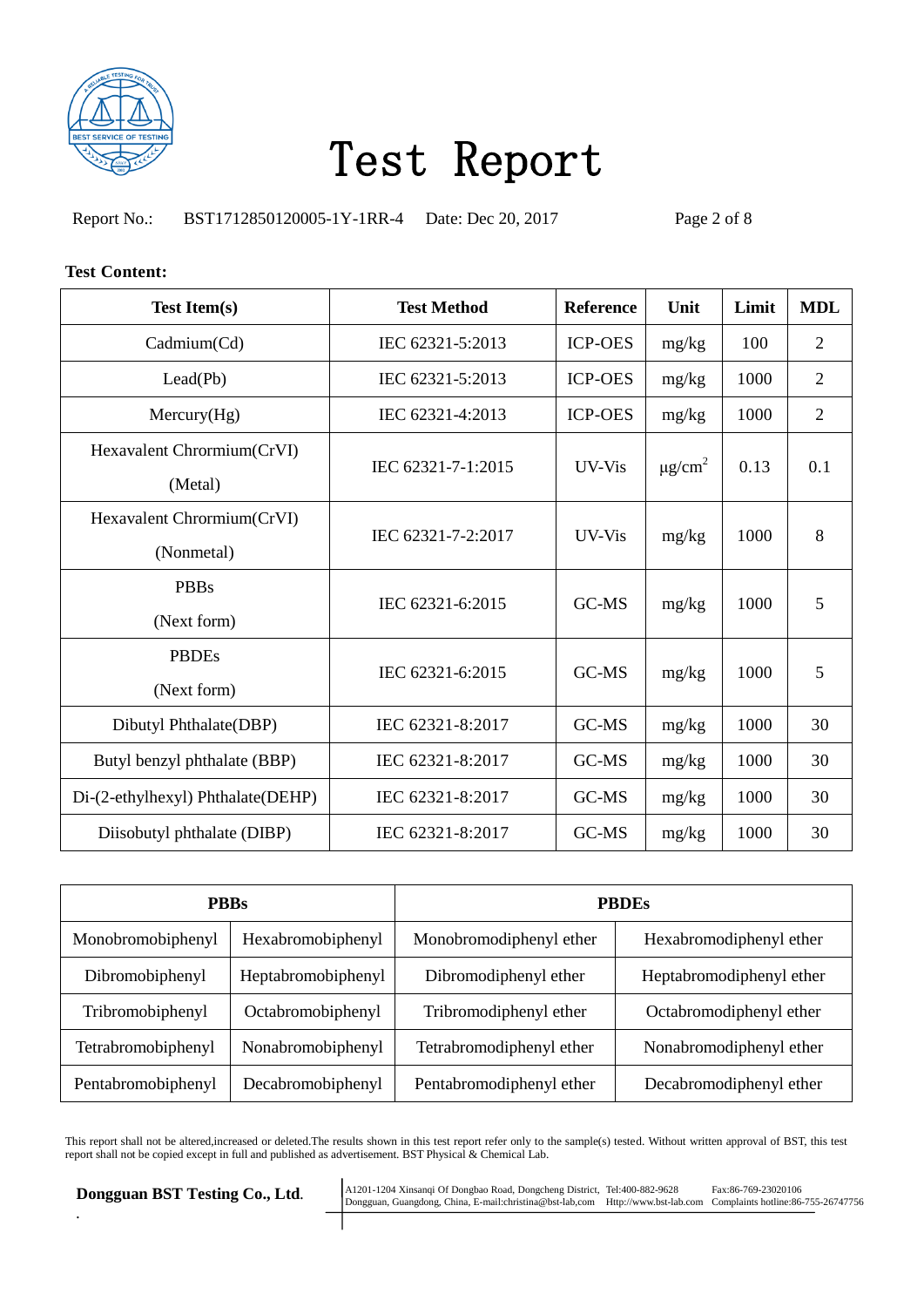

Report No.: BST1712850120005-1Y-1RR-4 Date: Dec 20, 2017 Page 3 of 8

### **Sample Description:**

| No.            | <b>Description</b> | <b>Name</b>                      |
|----------------|--------------------|----------------------------------|
| $\mathbf{1}$   | Metal              | <b>Fluorescent Green Plastic</b> |
| $\overline{2}$ | Plastic            | Green Plastic 1                  |
| 3              | Plastic            | Green Plastic 2                  |
| $\overline{4}$ | Plastic            | <b>Blue Plastic 1</b>            |
| 5              | Plastic            | <b>Blue Plastic 2</b>            |
| 6              | Metal              | <b>Blue Plastic 3</b>            |
| $\overline{7}$ | Plastic            | <b>Blue Plastic 4</b>            |
| 8              | Plastic            | <b>Black Plastic</b>             |
| 9              | Plastic            | <b>White Plastic</b>             |
| 10             | <b>PCB</b>         | <b>Light Pink Plastic</b>        |
| 11             | Resistance         | <b>Red Plastic</b>               |
| 12             | Capacitance        | <b>Brown Plastic</b>             |
| 13             | IC                 | Light Purple Plastic             |
| 14             | Diode              | <b>Yellow Plastic</b>            |
| 15             | Triode             | Yellow Phosphor Plastic          |
| 16             | Plastic            | Khaki Plastic                    |
| 17             | Metal              | Gray Plastic                     |
| 18             | Metal              | <b>Silver Plastic</b>            |
| 19             | Plastic            | <b>Pink Plastic</b>              |
| 20             | Metal              | Golden Plastic                   |

This report shall not be altered,increased or deleted.The results shown in this test report refer only to the sample(s) tested. Without written approval of BST, this test report shall not be copied except in full and published as advertisement. BST Physical & Chemical Lab.

*.*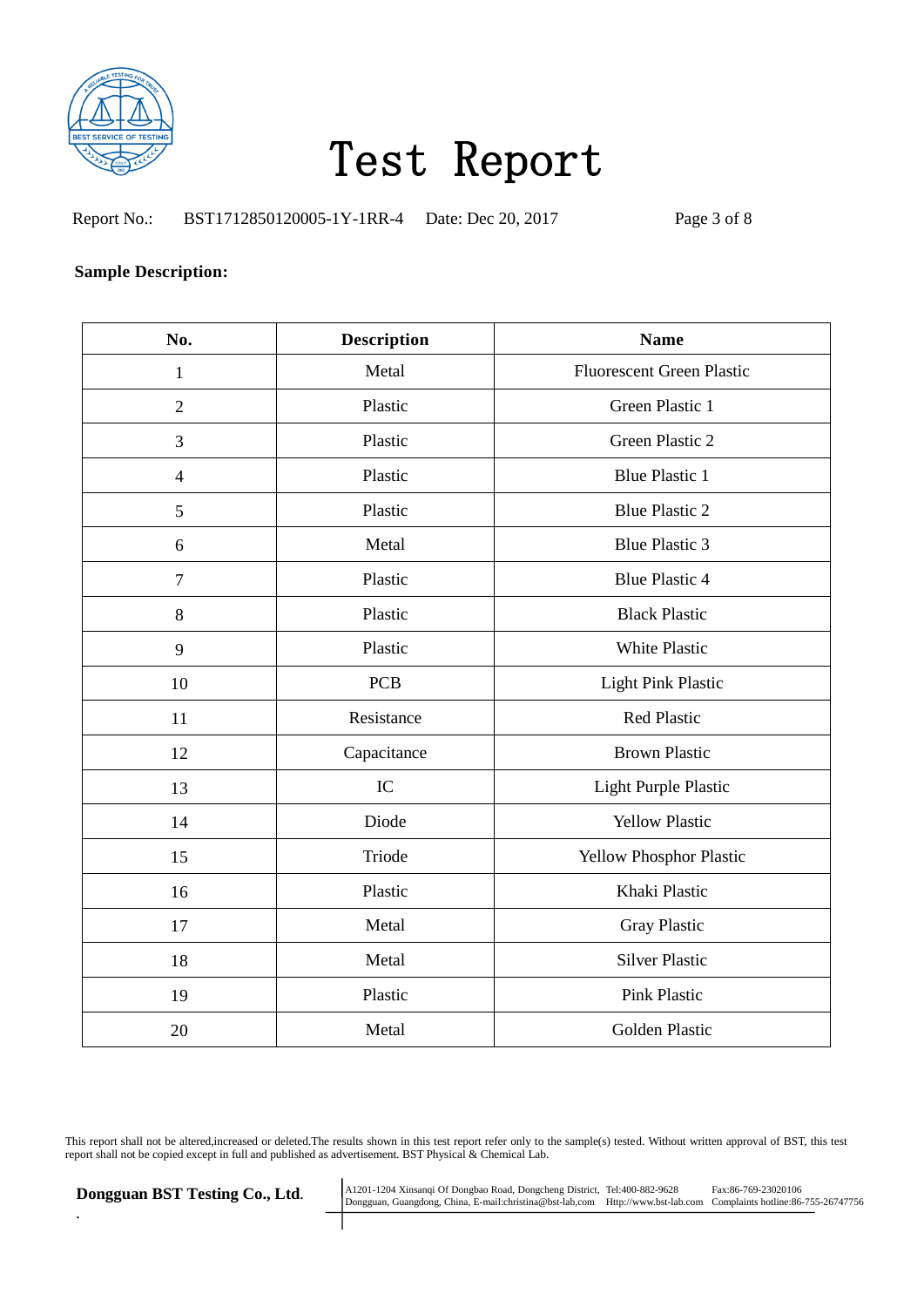

Report No.: BST1712850120005-1Y-1RR-4 Date: Dec 20, 2017 Page 4 of 8

#### **Test Results:**

| <b>Test Item(s)</b>               | <b>No.1</b> | No.2 | No.3        | No.4 | No.5         |
|-----------------------------------|-------------|------|-------------|------|--------------|
| Cadmium (Cd)                      | N.D.        | N.D. | N.D.        | N.D. | N.D.         |
| Lead (Pb)                         | N.D.        | N.D. | N.D.        | N.D. | N.D.         |
| Mercury (Hg)                      | N.D.        | N.D. | N.D.        | N.D. | N.D.         |
| Hexavalent Chrormium (CrVI)       | N.D.        | N.D. | N.D.        | N.D. | N.D.         |
| <b>PBBs</b>                       | N.D.        | N.D. | N.D.        | N.D. | N.D.         |
| <b>PBDEs</b>                      | N.D.        | N.D. | N.D.        | N.D. | N.D.         |
| Dibutyl Phthalate (DBP)           | N.D.        | N.D. | N.D.        | N.D. | N.D.         |
| Butyl benzyl phthalate (BBP)      | N.D.        | N.D. | N.D.        | N.D. | N.D.         |
| Di-(2-ethylhexyl) Phthalate(DEHP) | N.D.        | N.D. | N.D.        | N.D. | N.D.         |
| Diisobutyl phthalate (DIBP)       | N.D.        | N.D. | N.D.        | N.D. | N.D.         |
| <b>Test Item(s)</b>               | No.6        | No.7 | <b>No.8</b> | No.9 | <b>No.10</b> |
| Cadmium (Cd)                      | N.D.        | N.D. | N.D.        | N.D. | N.D.         |
|                                   |             |      |             |      |              |
| Lead (Pb)                         | N.D.        | N.D. | N.D.        | N.D. | N.D.         |
| Mercury (Hg)                      | N.D.        | N.D. | N.D.        | N.D. | N.D.         |
| Hexavalent Chrormium (CrVI)       | N.D.        | N.D. | N.D.        | N.D. | N.D.         |
| <b>PBBs</b>                       | N.D.        | N.D. | N.D.        | N.D. | N.D.         |
| <b>PBDEs</b>                      | N.D.        | N.D. | N.D.        | N.D. | N.D.         |
| Dibutyl Phthalate (DBP)           | N.D.        | N.D. | N.D.        | N.D. | N.D.         |
| Butyl benzyl phthalate (BBP)      | N.D.        | N.D. | N.D.        | N.D. | N.D.         |
| Di-(2-ethylhexyl) Phthalate(DEHP) | N.D.        | N.D. | N.D.        | N.D. | N.D.         |

This report shall not be altered,increased or deleted.The results shown in this test report refer only to the sample(s) tested. Without written approval of BST, this test report shall not be copied except in full and published as advertisement. BST Physical & Chemical Lab.

*.*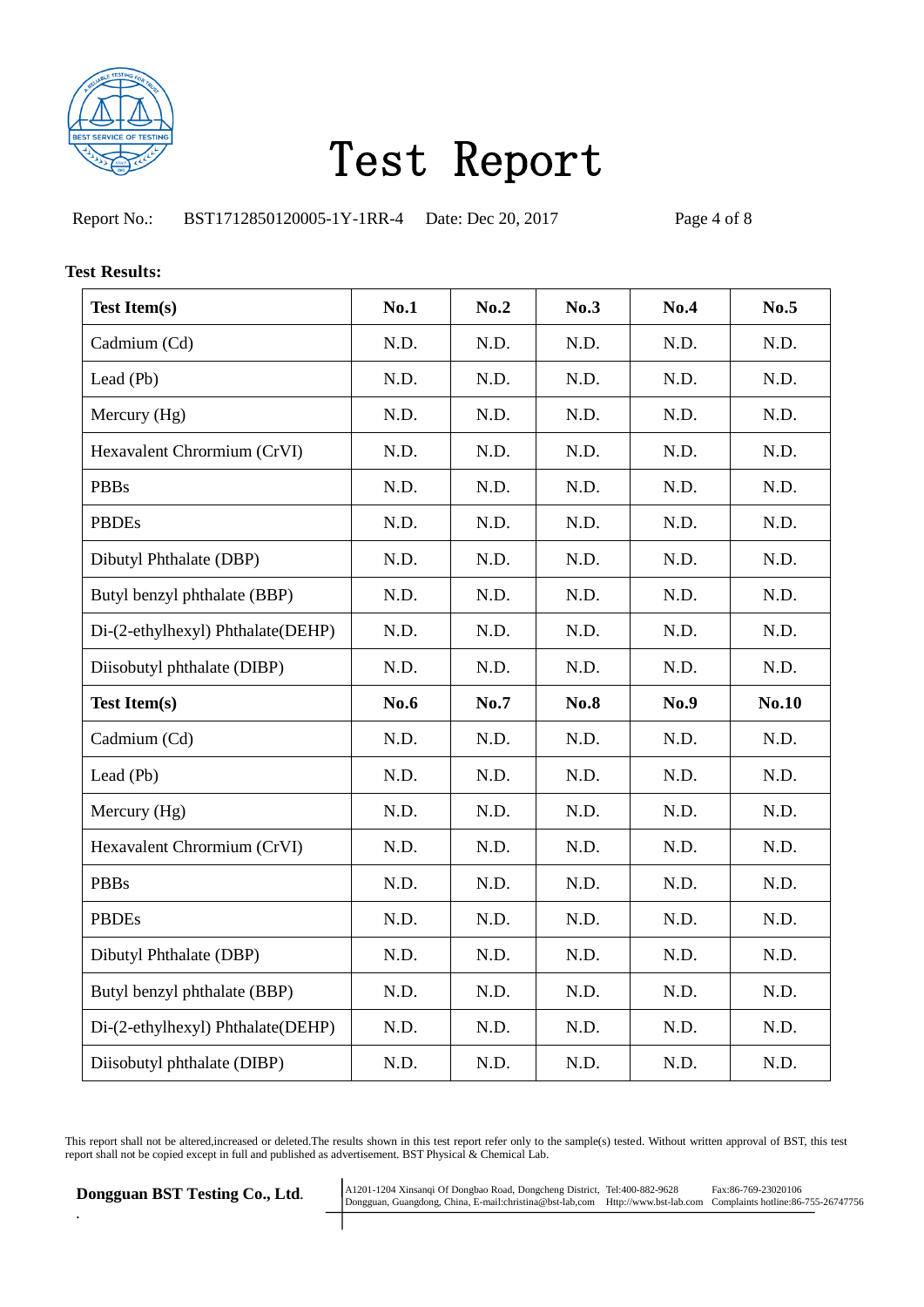

Report No.: BST1712850120005-1Y-1RR-4 Date: Dec 20, 2017 Page 5 of 8

| <b>Test Item(s)</b>               | <b>No.11</b> | No.12 | No.13        | <b>No.14</b> | No.15        |
|-----------------------------------|--------------|-------|--------------|--------------|--------------|
| Cadmium (Cd)                      | N.D.         | N.D.  | N.D.         | N.D.         | N.D.         |
| Lead (Pb)                         | N.D.         | N.D.  | N.D.         | N.D.         | N.D.         |
| Mercury (Hg)                      | N.D.         | N.D.  | N.D.         | N.D.         | N.D.         |
| Hexavalent Chrormium (CrVI)       | N.D.         | N.D.  | N.D.         | N.D.         | N.D.         |
| <b>PBBs</b>                       | N.D.         | N.D.  | N.D.         | N.D.         | N.D.         |
| <b>PBDEs</b>                      | N.D.         | N.D.  | N.D.         | N.D.         | N.D.         |
| Dibutyl Phthalate (DBP)           | N.D.         | N.D.  | N.D.         | N.D.         | N.D.         |
| Butyl benzyl phthalate (BBP)      | N.D.         | N.D.  | N.D.         | N.D.         | N.D.         |
| Di-(2-ethylhexyl) Phthalate(DEHP) | N.D.         | N.D.  | N.D.         | N.D.         | N.D.         |
| Diisobutyl phthalate (DIBP)       | N.D.         | N.D.  | N.D.         | N.D.         | N.D.         |
|                                   |              |       |              |              |              |
| <b>Test Item(s)</b>               | <b>No.16</b> | No.17 | <b>No.18</b> | No.19        | <b>No.20</b> |
| Cadmium (Cd)                      | N.D.         | N.D.  | N.D.         | N.D.         | N.D.         |
| Lead (Pb)                         | N.D.         | N.D.  | N.D.         | N.D.         | N.D.         |
| Mercury (Hg)                      | N.D.         | N.D.  | N.D.         | N.D.         | N.D.         |
| Hexavalent Chrormium (CrVI)       | N.D.         | N.D.  | N.D.         | N.D.         | N.D.         |
| <b>PBBs</b>                       | N.D.         | N.D.  | N.D.         | N.D.         | N.D.         |
| <b>PBDEs</b>                      | N.D.         | N.D.  | N.D.         | N.D.         | N.D.         |
| Dibutyl Phthalate (DBP)           | N.D.         | N.D.  | N.D.         | N.D.         | N.D.         |
| Butyl benzyl phthalate (BBP)      | N.D.         | N.D.  | N.D.         | N.D.         | N.D.         |
| Di-(2-ethylhexyl) Phthalate(DEHP) | N.D.         | N.D.  | N.D.         | N.D.         | N.D.         |

This report shall not be altered,increased or deleted.The results shown in this test report refer only to the sample(s) tested. Without written approval of BST, this test report shall not be copied except in full and published as advertisement. BST Physical & Chemical Lab.

*.*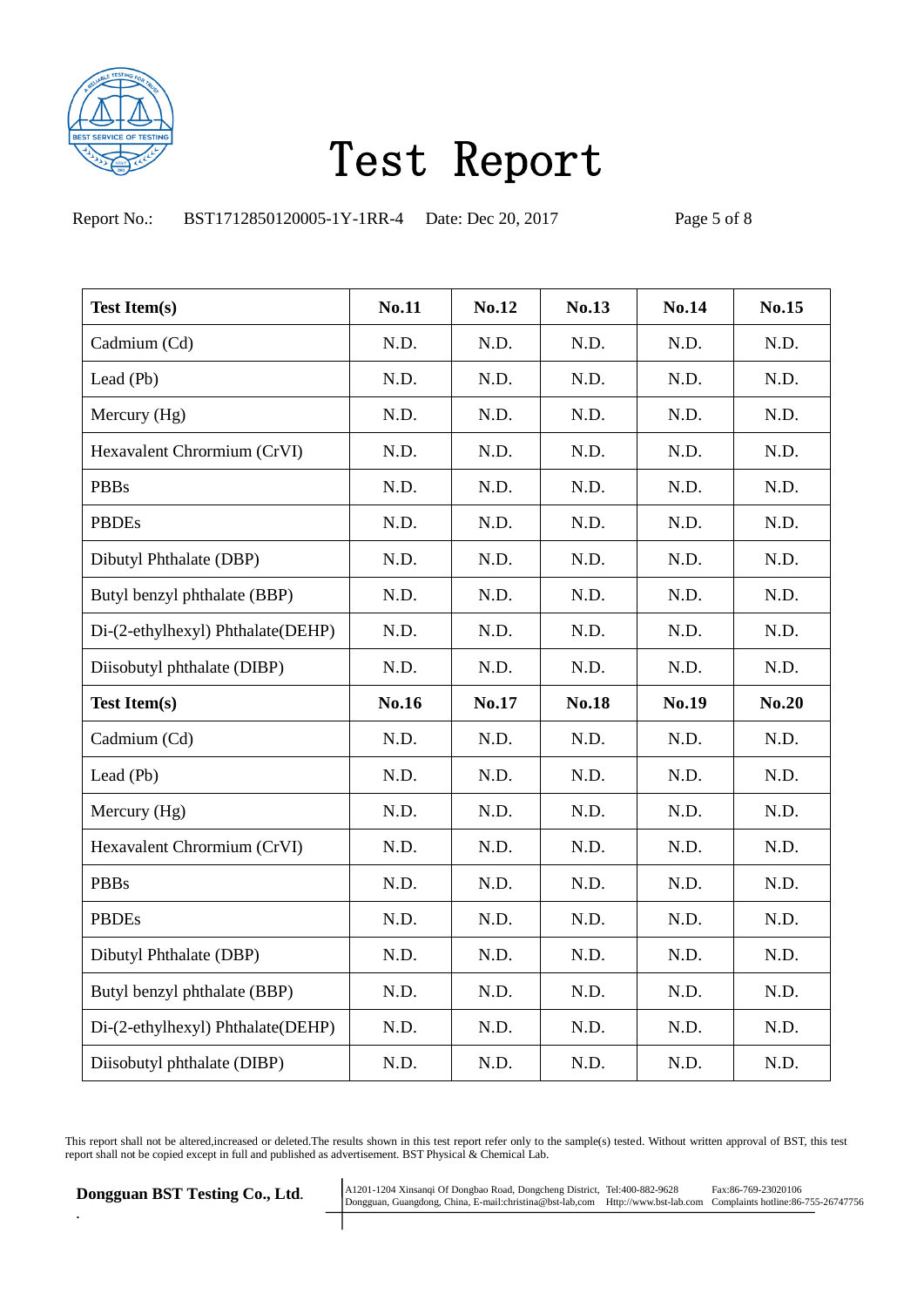

Report No.: BST1712850120005-1Y-1RR-4 Date: Dec 20, 2017 Page 6 of 8

#### Note: 1. mg/kg= ppm

- 2. N.D.= Not Detected(<MDL)
- 3. MDL = Method Detection Limit
- 4.  $-$  = No Testing
- 5. when Cr(VI) in a sample is detected below the  $0.10 \mu g/cm^2$  LOQ (limit of quantification), the sample is considered to be negative for Cr(VI). Since Cr(VI) may not be uniformly distributed in the coating even within the same sample batch, a "grey zone" between 0.10 μg/cm<sup>2</sup> and 0.13 μg/cm<sup>2</sup> has been established as "inconclusive" to reduce inconsistent results due to unavoidable coating variations. In this case, additional testing may be necessary to confirm the presence of Cr(VI). When Cr(VI) is detected above 0.13  $\mu$ g/cm<sup>2</sup>, the sample is considered to be positive for the presence of Cr(VI) in the coating layer. unavoidable coating variations may influence the determination Information on storage conditions and production date of the tested sample is unavailable and thus Cr(VI) results represent status of the sample at the time of testing.

#### **Test Process:**

1. Test for Cd/Pb Content



This report shall not be altered,increased or deleted.The results shown in this test report refer only to the sample(s) tested. Without written approval of BST, this test report shall not be copied except in full and published as advertisement. BST Physical & Chemical Lab.

*.*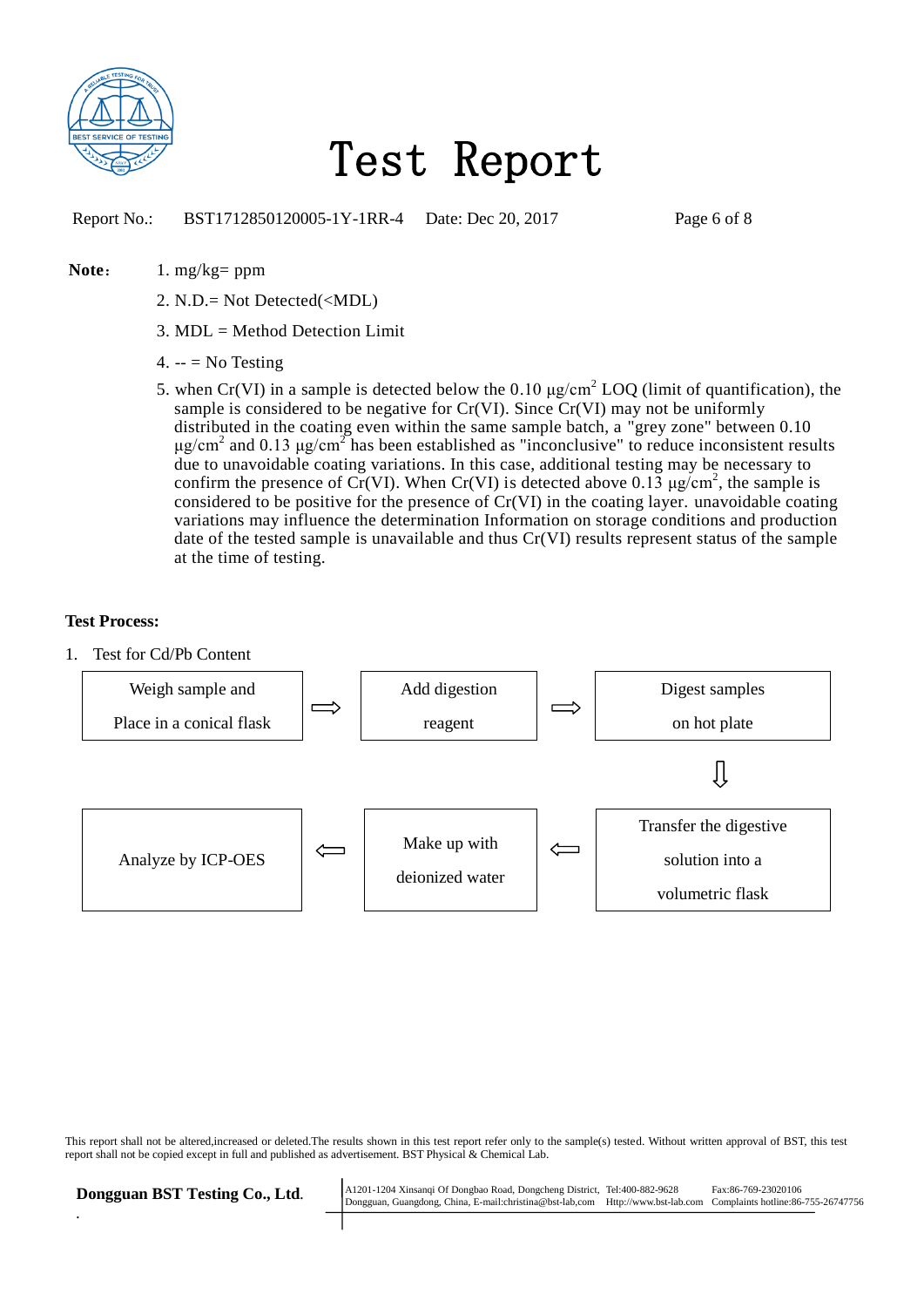

Report No.: BST1712850120005-1Y-1RR-4 Date: Dec 20, 2017 Page 7 of 8

### 2. Test for Hg Content



### 3. Test for Chromium (VI) Content

Nonmetal material



This report shall not be altered,increased or deleted.The results shown in this test report refer only to the sample(s) tested. Without written approval of BST, this test report shall not be copied except in full and published as advertisement. BST Physical & Chemical Lab.

*.*